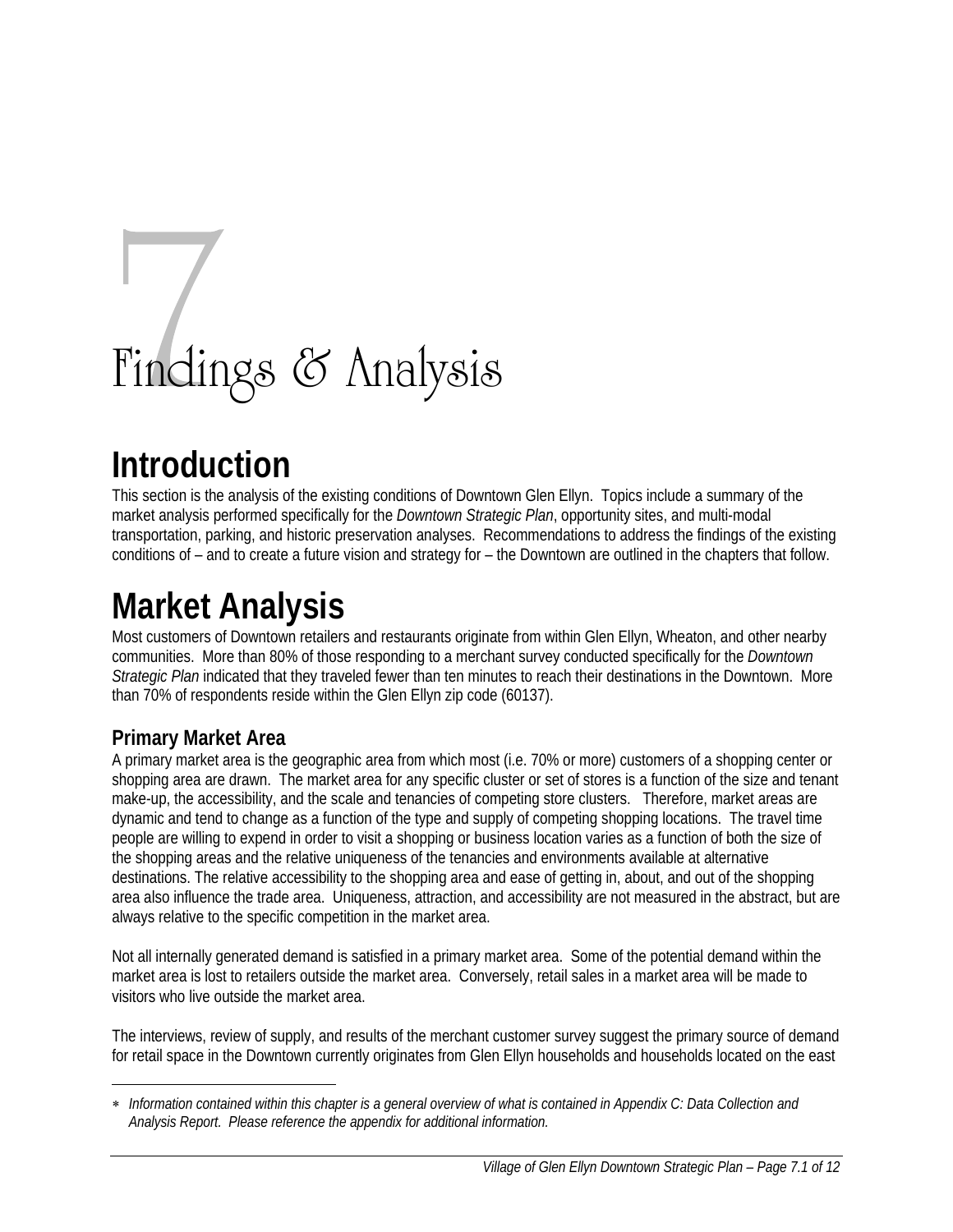side of Wheaton. Some existing restaurateurs and specialty merchants attract customers beyond Glen Ellyn including Wheaton, Lombard, Oak Brook, and Downtown Chicago.

The primary market area for Downtown retail uses is estimated to extend two to three miles from the Downtown, generally bound by North Avenue to the north, Butterfield Road to the south, Naperville Road/Main Street – Wheaton to the west, and I-355 to the east.



*Figure 21: Primary Market Area Source: Gruen Gruen + Associates*

Youths, seniors, and stay-at-home-moms are primary consumers in the Downtown. Requests made for goods and services during the planning process included shops with basic necessities at affordable prices (including children's clothing), men's stores, and after school activities and events for children (especially when they have half-days off).

### **Trends and Issues**

 $\overline{a}$ 

In 2008, the largest global, national, and local economic downturn occurred since the Great Depression (which commenced in 1929). Although one could argue that the decline of Downtown Glen Ellyn began back in the mid-1960s, a noticeable change began in 2005. The Downtown retail vacancy rate increased from 2-3% in 2002-05 to 15% by the end of 2008, and the Downtown's share of Village-wide sales dropped from 21% in 2004 to 19% in 2005.

Downtown Glen Ellyn's successes and struggles are consistent with the current national trends:

- **Downtown establishments are becoming more service-oriented.**
- Transit ridership is on the rise.1 Metra ridership increased five percent (5%) in the first half of 2008, compared with the same period in 2007. Eight of Metra's "Top 10" ridership months have occurred since July 2007. Metra's weekend ticket sales were up 20% in the first half of 2008.

In addition to reflecting on national trends, there are some notable characteristics for the primary market area of Downtown Glen Ellyn:

- The estimated retail supply in the Downtown's primary market area is double the estimated retail demand.
- The Downtown does not provide significant advantages for major office space users.
- There are not enough potential consumers living in the Downtown.

<sup>1 &</sup>quot;Record ridership strains CTA, Metra, Pace – and it's likely to get worse. Lack of capital improvement catches up to transit agencies." Chicago Tribune, September 2, 2008.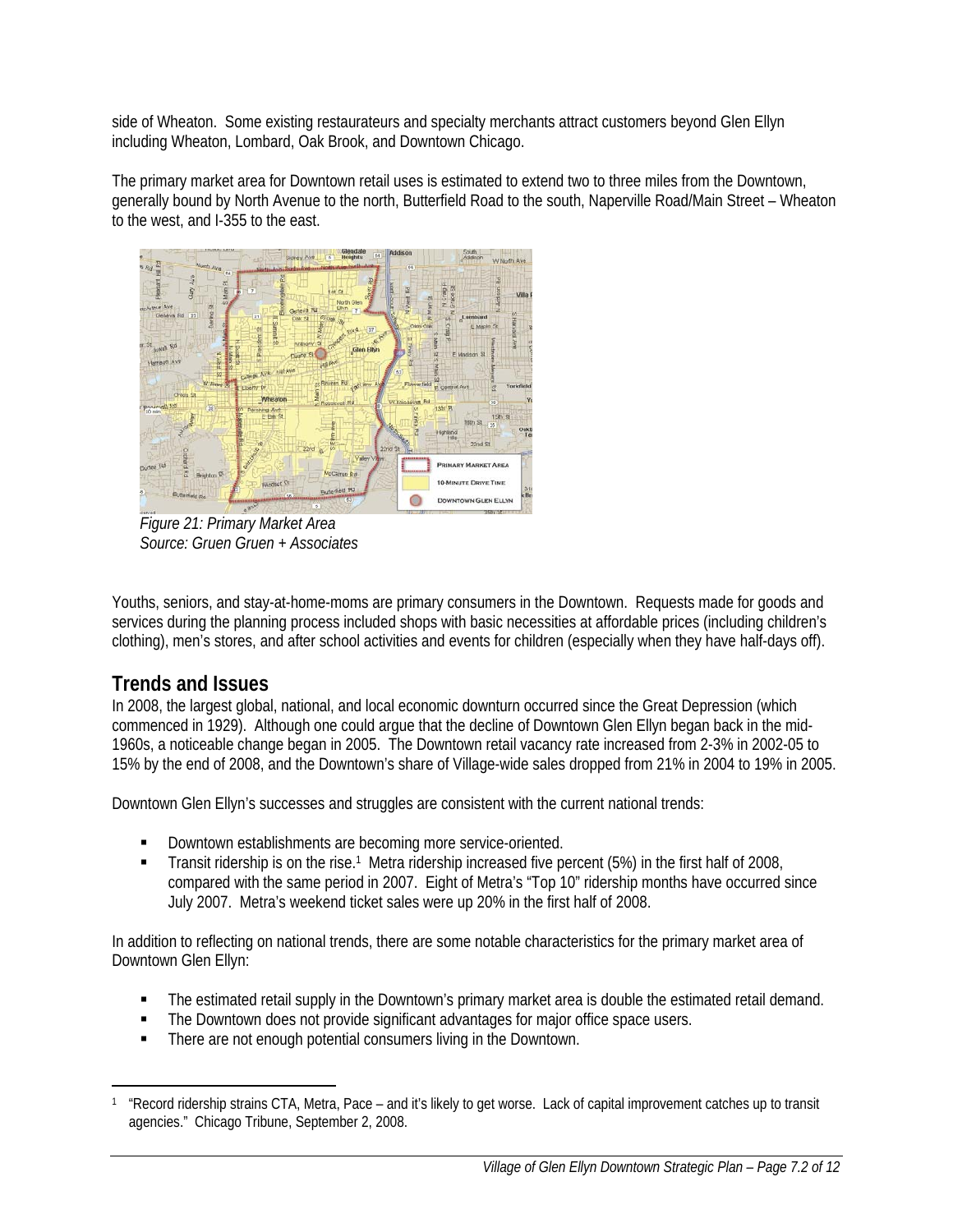### **Market Niche for Downtown Glen Ellyn**

Increasing the stock of Downtown housing, and encouraging the retention and expansion of existing retail and office businesses, to create a sustainable Downtown, requires a concentration and linkage of uses and improvements to the public realm that mutually reinforce development, redevelopment, and property enhancements. Unlike the traditional sequence of development, recommended actions will begin with a program to create an increasingly magnetic mixed-use agglomeration focused on residential, eating and drinking places, entertainment, and recreational and cultural activities.

### **Primary Challenge: Creating a Critical Mass of Compatible Uses**

Retaining and attracting unique eating and drinking, and cultural and recreational uses, in a mixed-use environment represents the primary potential market challenge for Downtown Glen Ellyn. From a consumer's perspective, a successful Downtown serves as an anti-mall agglomeration. Eating and drinking places represent a relative strength that differentiates the Downtown from standard retail formats found outside of the Downtown. Encourage additional restaurants and cafes offering opportunities for outdoor eating and drinking.

The basic building block of eating and drinking places should be augmented with the retention and enhancement of existing entertainment and recreational-oriented uses such as the Glen Art Theatre and the attraction of additional entertainment and recreational uses. The Illinois Prairie Path and nearby Lake Ellyn also serve as recreationaloriented uses.

The mixed-use aspect, including housing, (the occupants of which reinforce demand for retail and eating and drinking and entertainment establishments, and include decision-makers for professional office space demand and sources of labor), create a dynamic environment and multi-purpose visits. Adding housing Downtown is especially important given the surrounding area is substantially built-out and population growth is likely to be limited. The creation of multi-family housing will serve the needs of empty nesters and younger-aged, smaller-sized households.

#### **Recommended Priority Strategies and Actions**

Several kinds of actions will encourage the evolution of Downtown from its historic functions to the newer role that the Downtown can serve to the benefit of its residents and local economy.

#### **Increase the Number of Downtown Residential Living Opportunities**

The size or scale of the potential demand sources suggest that once confidence increases, the credit market seizure ends, and the national housing market recovers, even a relatively small capture rate within the primary market area of Glen Ellyn and Wheaton would support the development of more new housing than has been than has been created or built in Downtown Glen Ellyn in recent decades. If, for example, housing built Downtown captures 20 percent of the potential demand of the 2,300 empty-nester, younger age<sup>2</sup>, and single/divorced professional households with the potential to move in the next five years, this would equate to on average approximately 91 housing units per year or a total of 456 additional units over five years.3

#### **Encourage a Critical Mass of Restaurant, Entertainment, and Retail Uses and Events**

The challenge will be to attract a critical mass of eating and drinking-related establishments, stores, and services that have unique attractions or drawing power and are not readily duplicated in competing locations. New commercial space in the Downtown will need to capture demand now being realized by existing shopping agglomerations, and should be constructed to meet the needs of modern retailers. National retailers prefer locations on Roosevelt and Butterfield Roads, and in or adjoining nearby regional malls such as Oak Brook Mall, Yorktown Center in Lombard, and specialty centers such as Wheaton Town Square which offer greater accessibility, visibility and agglomeration advantages than does Downtown Glen Ellyn. Locations in or near the regional-serving centers serve to generate spill-over benefits for retailers part of the agglomerations or cluster of retail uses.

 $\overline{a}$ 

<sup>2</sup> First-time home buyers, and 20- and 30-something young professionals.

<sup>3</sup> See *Appendix B: Market Analysis and Strategic Action Plan for Downtown Glen Ellyn*, Page 53.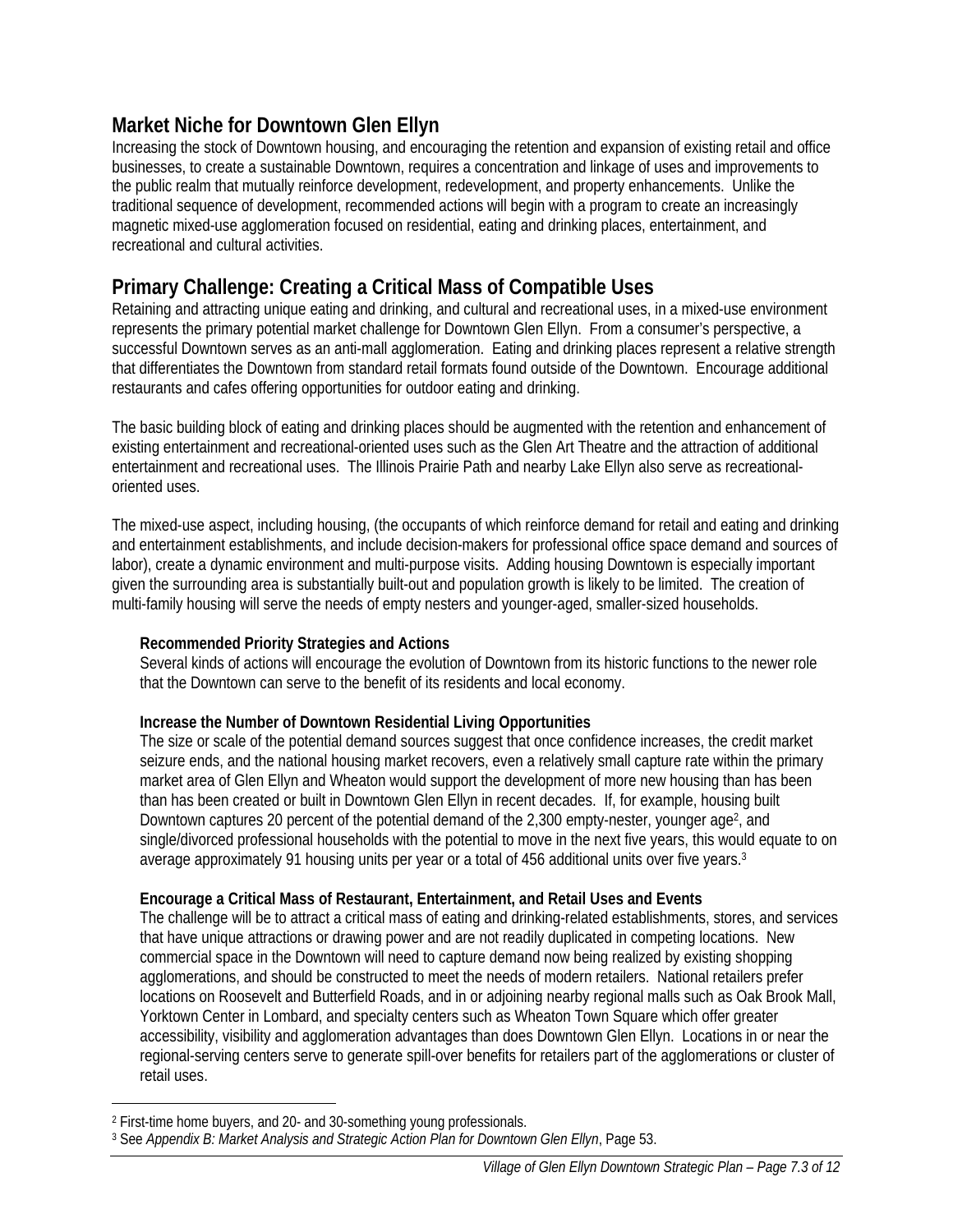Restaurants and other eating and drinking places in Downtown Glen Ellyn will help provide customer traffic to support retail tenants and appeal to residents and office-space using businesses. In addition, additional restaurants and entertainment opportunities, particularly those that occur in the nighttime, will enrich the image of the Downtown as more than just a place to shop and are likely to be able to share parking with complementary daytime uses.

Enhance the connections with other governmental and service organizations such as the College of DuPage and Morton Arboretum, and consider the following:

- Relocate the Global Art Film Festival to the Glen Art Theatre in the Downtown.
- Create a band shell in the Downtown for concerts.
- **Encourage the establishment of venues for music, theatre and other performances by student groups** associated with the College of DuPage, as well as touring groups arranged by McAninch Arts Center (MAC) of the College of DuPage.
- Offer facilities and/or sites in the Downtown for speaking events, performances, film screenings, and rotating art exhibits.
- Consider partnering with the Chicago Council of Global Affairs to coordinate speaking engagements, in addition to the College of DuPage and the MAC for performances and exhibits.
- Coordinate internship, co-op, and other culinary and hospitality opportunities between the College of DuPage and Downtown restaurants.

Retail stores, particularly specialty stores, depend upon foot traffic and visibility as a primary advantage in attracting customers. It is important for retailers to be near other stores, to be visible, and to offer an inviting street presence. Smaller, but specialized apparel, and accessory tenancies are examples of the kinds of tenancies, if grouped together, are more likely to succeed than general merchandise stores. If the Downtown is able to create a more significant agglomeration of such specialty tenancies it will need to attract a greater number of customers from beyond Glen Ellyn because of the availability of uniquely responsive merchandise and customer-oriented service in a fun, pedestrian-oriented, and pleasant environment. This will necessarily include the creation of more "internal" competition in the Downtown, but this internal competition will be more than offset by improving the Downtown's position in the wider market place.

- **Enhance Event Programming**
- **Augment Parking**
- **EXECTE 2018 Create Iconic Gathering Space and Greenway**
- Integrate Additional Housing
- **Enhance Way-finding and Signage**
- **Monitor Progress**

#### **Improve Organizational Clarity and Capacity, and Conditions for Success**

Clarify roles, responsibilities, and relationships for the various community organizations; establish an independent Downtown committee; nurture existing and incubate new retail and office businesses; continue to improve the development review process; and appoint an ombudsman.

### **Long-Term Strategy**

The *Downtown Strategic Plan* is a 20-year strategy to create an economically-viable Downtown. Implementation will occur over time, with only a few simple and low-cost initiatives recommended to commence in the months that immediately follow the adoption of the plan.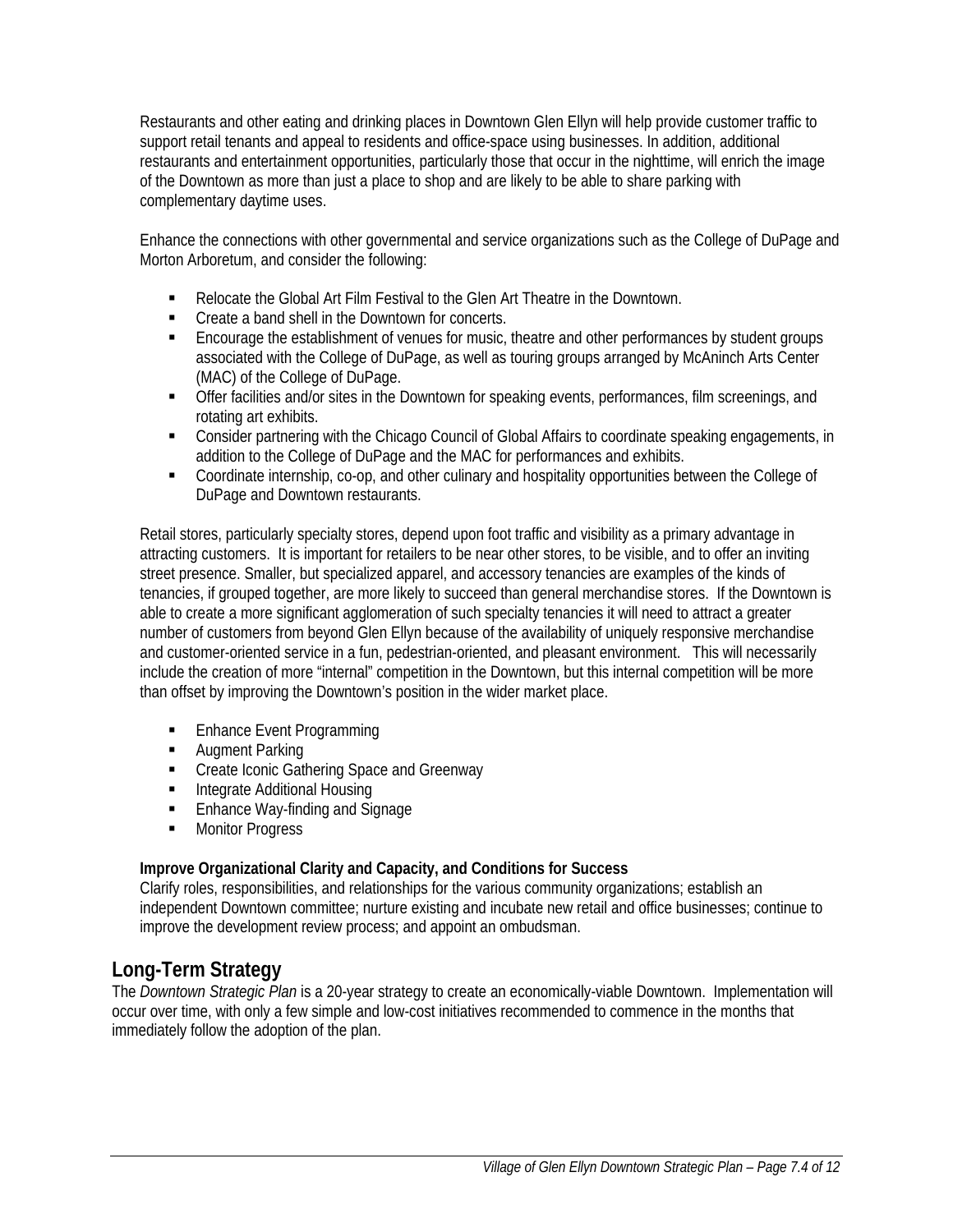# **Historic Preservation Analysis**

Downtown Glen Ellyn has a rich collection of historically- and culturally-significant buildings. A majority of the building exteriors are well-preserved and in good condition. In addition, a majority of the buildings are occupied. These historic buildings are a very positive contributing feature towards the Village of Glen Ellyn's overall character. There is a concentration of such buildings along Main Street (between Pennsylvania Avenue to the north and Hillside Avenue to the south) and Crescent Boulevard.



*Figure 22: Historic Structure Inventory and Proposed Historic District Boundary Source: BauerLatoza Studio* 

Properties at 488-490 Main Street, 536 Crescent Boulevard, Hillside Apartments on Hillside Avenue, and 487 Duane Street, (illustrated below), represent a small sample of the historical ambiance in Downtown Glen Ellyn.



*Source: Town Builder Studios and BauerLatoza Studio*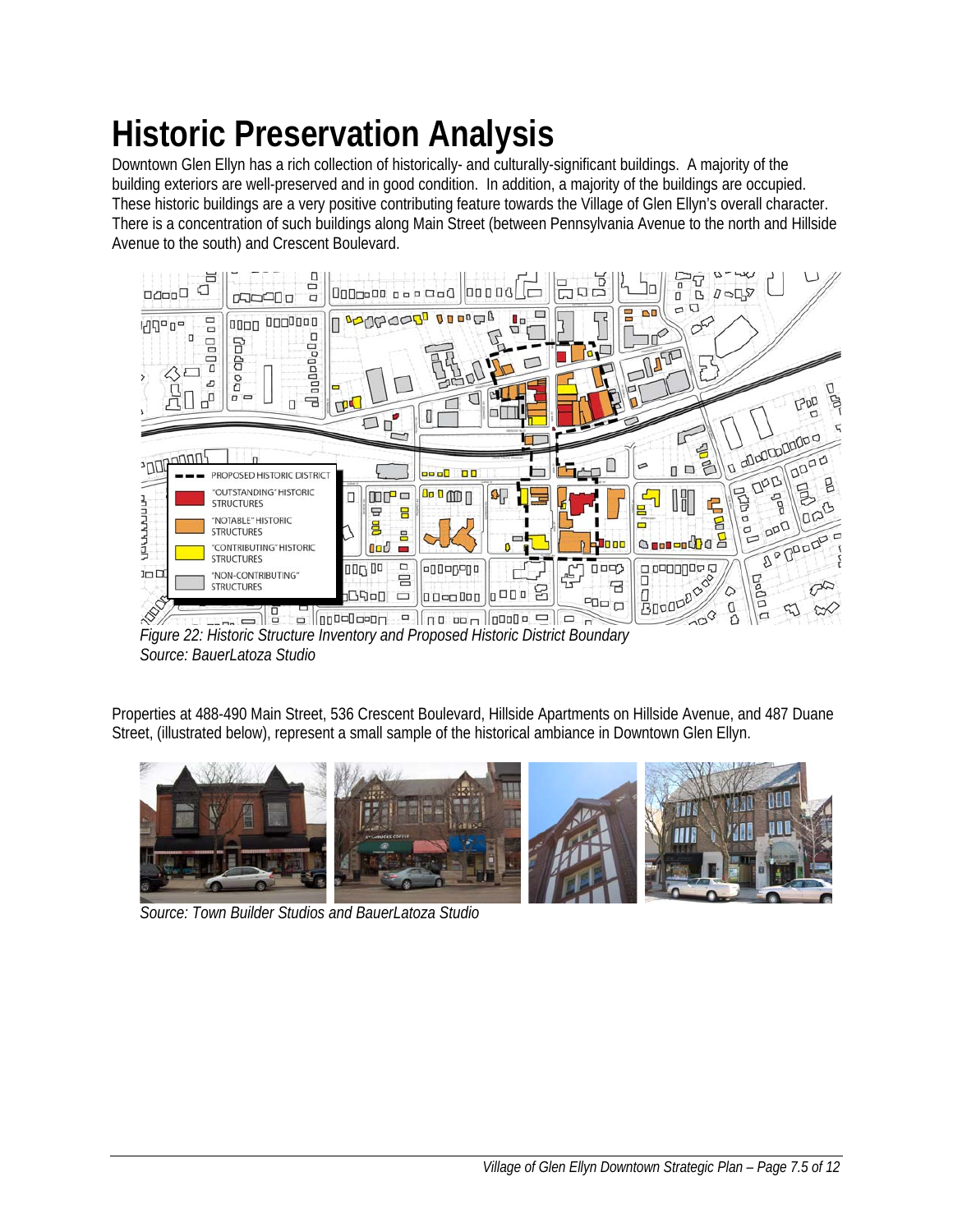# **Opportunity Sites**

Communities will always change and evolve, and Glen Ellyn is no exception. The properties illustrated and listed below are identified for their potential to be redeveloped, repurposed, and/or reinvigorated.



*Figure 23: Properties Susceptible to Change Source: Town Builder Studios*

North side of Pennsylvania, left to right:

- A. Redevelop or retrofit vacant small office building.
- B. Redevelop or repurpose buildings and utilize back yards of adjacent residential properties.
- C. Redevelop Fire Station property with or without relocation of Fire Station.
- D. Redevelop or repurpose buildings, and retain historic features.
- E. Redevelop or retrofit auto service property.

South side of Pennsylvania, left to right:

- F. Potential residential redevelopment with structured parking.
- G. Potential residential redevelopment with structured parking.
- H. Convert properties to a mixed-use parking structure with a pedestrian-friendly and historically-sensitive development pattern.

North side of Duane, left to right:

- I. Preliminary Planned Unite Development (PUD) approved for 20 townhomes on the three westernmost properties. (The developer will not be moving forward with this project.)
- J. House and Duane/Lorraine lot could be converted to other uses yet retain parking.
- K. PUD approved for a row house development between Prospect and Glenwood.
- L. Retrofit properties to historically-sensitive, mixed-use building designs, and include some greenspace.
- M. Retrofit bank property into a mixed-use parking structure with a pedestrian-friendly and historicallysensitive development pattern.
- N. Convert low-activity corner to new uses that cater to Illinois Prairie Path users.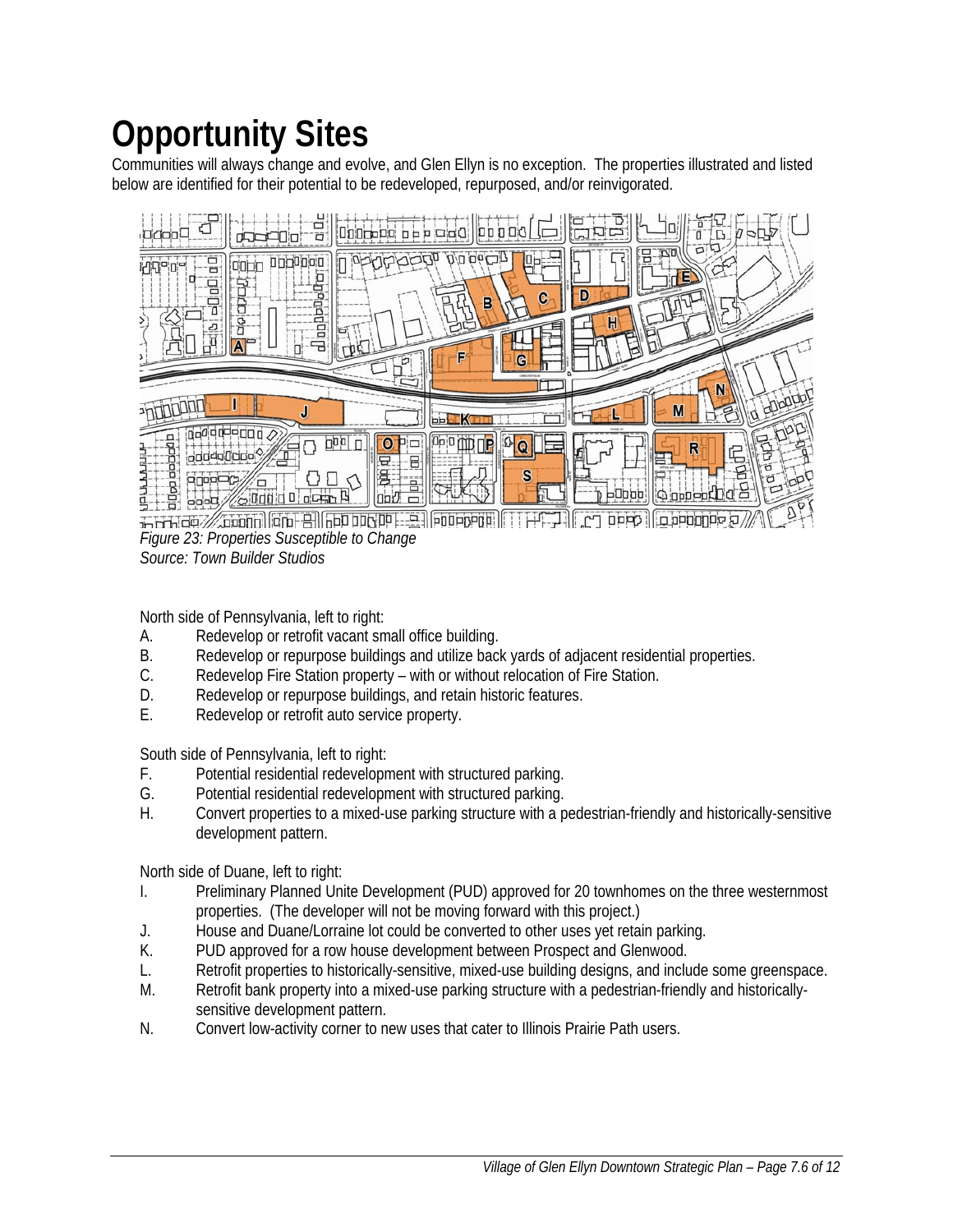South side of Duane, left to right:

- O. Redevelop existing multiple-family to new multiple-family with a historically-sensitive development pattern.
- P. Redevelop parking lot with a new multiple-family use.
- Q. Convert office building and parking lot into a more context-sensitive, office or mixed-use development.
- R. Redevelop funeral home (optional) and multiple family buildings into a new multiple-family redevelopment.

West side of Main Street:

S. Redevelop parking lots to new uses such as a mixed-use building along Main Street and multiple family residential buildings along Glenwood Road, yet retain the parking supply. The building should have the same setback as the neighboring buildings.

### **Multi-Modal Transportation Analysis**

Access to and within the Downtown is critical to its success. Streets, sidewalks, pathways and the railroad are the paths of access to the Downtown. Many residents who live near the Downtown choose to walk due to the short distance, for the exercise, and to avoid driving around Downtown looking for a parking space.

### **Pedestrians**

Many participants in the planning process mentioned that one of the positive attributes of the Downtown is its pedestrian-friendliness. Many of these same people also mentioned that parking is not convenient, while others said that if someone is willing to walk just a block or two there is ample parking. Pedestrian-friendliness is more than just walking a block or two – the walk also needs to be enjoyable enough that a one- or two-block walk doesn't seem like a long distance.

Sidewalks and crosswalks are key components of pedestrian-friendliness – too narrow and people bump into each other as they pass by; too wide/empty and the ambiance can feel cold and uninviting; too poorly maintained and they become a safety hazard; and too much snow and ice and people might go home or shop in an enclosed mall. Not every driver yields to pedestrians in crosswalks, so crossing streets can sometimes result in an unpleasant experience.

Multiple participants mentioned issues regarding the maintenance of the sidewalks – either sections of concrete that are in need of repair/replacement or that sidewalks are not completely cleared of snow/ice. Piles of snow along the curb line also make it difficult for people to get in and out of their cars when they utilize on-street parking.

### **Bicycles**

Finding safe routes of travel to and from the Downtown – for recreation or for transportation purposes – must be a high priority.

The DuPage County Bikeways and Trails Map, indicates a "Proposed Local Bikeway" along Lorraine Road from Duane Street, south to Roosevelt Road (via Greenfield Avenue and Lambert Avenue), past the Glen Ellyn Village Links, east on Fawell Boulevard, to points east of I-355.

Observations indicate that many more racks are needed in the Downtown due to high bicycle parking demand – especially on nice days (i.e. bikes are locked up to lamp posts, trees, and fences).

Prairie Path Park is listed as a point of interest along the Illinois Prairie Path, and a drinking fountain is the only amenity listed for Downtown Glen Ellyn in the DuPage County Trail Guide4. The Downtown has more than that to

 $\overline{a}$ 4 http://www.dupageco.org/bikeways/trailGuide.pdf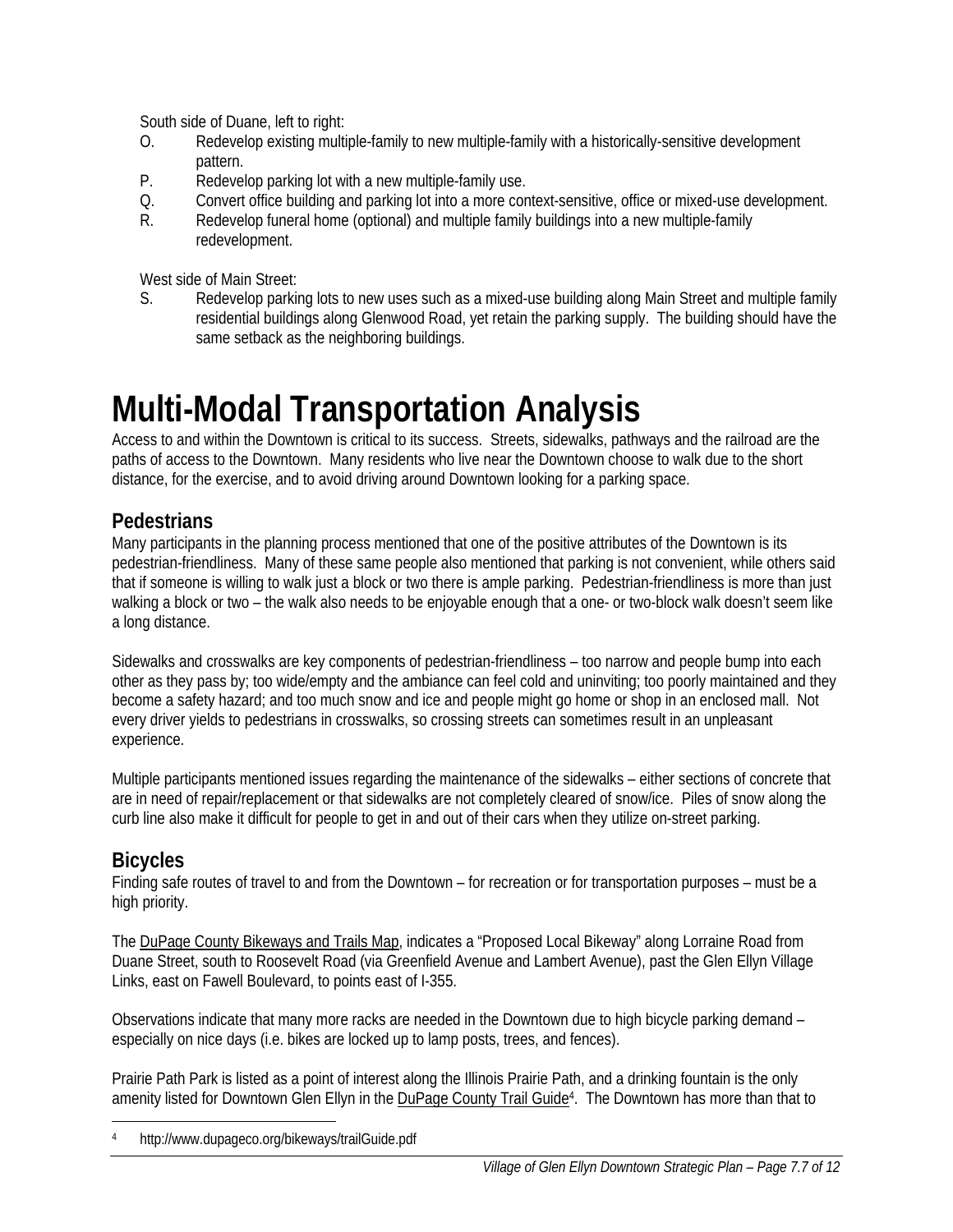offer now, and it will have more reasons to draw visitors as *the Downtown Strategic P*lan is implemented over the years.

#### **Transit**

Commuter rail and passenger bus services move large numbers of passengers with greater fuel-efficiency than a large number of personal automobiles moving the same individuals from their points of origin to their points of destination. Freight rail moves large quantities of goods and services for great distances with greater fuel-efficiency than a large number of trucks moving the same inventory from their points of origin to their points of destination.

Metra's draft *Environmental Assessment* for the Union Pacific – West line, identifies the Glen Ellyn Train Station as a successful commuter hub, and identifies the need for a minimum of 300-500 new commuter spaces by 2011. The only way the Downtown can accommodate this need is by building one or more parking structures. These parking structures would have an added benefit of allowing the unused spaces to be used by the general public after the morning rush hour, in the evenings, and on weekends.

The study area has three at-grade railroad crossings – one each at Prospect Avenue, Main Street, and Park Boulevard. The crossings at Main Street and Park Boulevard have decorative planters and benches so that pedestrians can take a seat and rest if the wait for passing trains is long.

The Union Pacific Railroad (UPRR) bisects the Downtown into north-south segments, and the rail corridor interrupts the flow of pedestrian, bicycle, and vehicular traffic each time a train passes through the Downtown.



*Figure 24: Transit Routes Source: Town Builder Studios*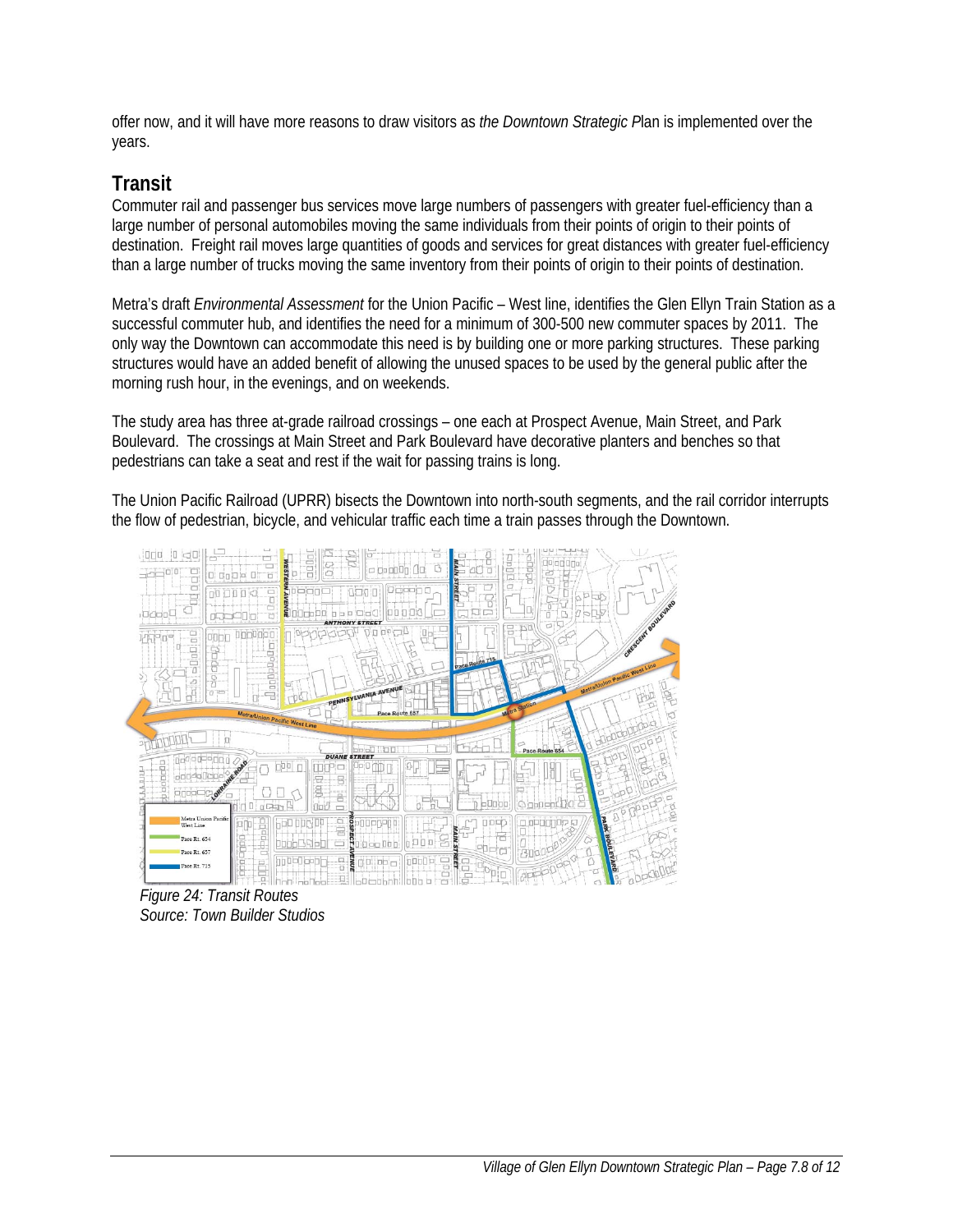

*Figure 25: Bicycle Routes and Cautions Source: Town Builder Studios*

### **Automobiles**

Automobile access to the Downtown is evident through concerns expressed among many participants throughout the planning process – "not enough parking" and "get rid of the one-way streets" were comments frequently heard. Although there are some participants in the minority who indicated that they have no problem finding parking or prefer the existing one-way street system.

In order to accommodate the higher traffic levels that most national retailers look for, the existing Main Street right-of-way would need to be widened to accommodate four lanes of traffic, which would result in the loss of the Downtown atmosphere and bring greatly increased traffic volumes through the neighborhoods north and south of Downtown. Although widening the existing right-of-way is not feasible, conversion of one-way traffic patterns to two-way traffic patterns within the existing road right-of-way is feasible. A two-way traffic pattern would improve traffic flow and circulation in the Downtown; however, this would not provide for the traffic volumes necessary to attract a regional retailer.

The existing one-way loop from Crescent Boulevard, to Forest Avenue, to Pennsylvania Avenue, to Main Street, passes by very few public parking spaces, resulting in frustration to the traveling public. Several individuals participating in the planning process admitted to getting so frustrated after driving "the loop" several times, that they took their business elsewhere.



*Figure 26: One-Way Streets Source: Town Builder Studios*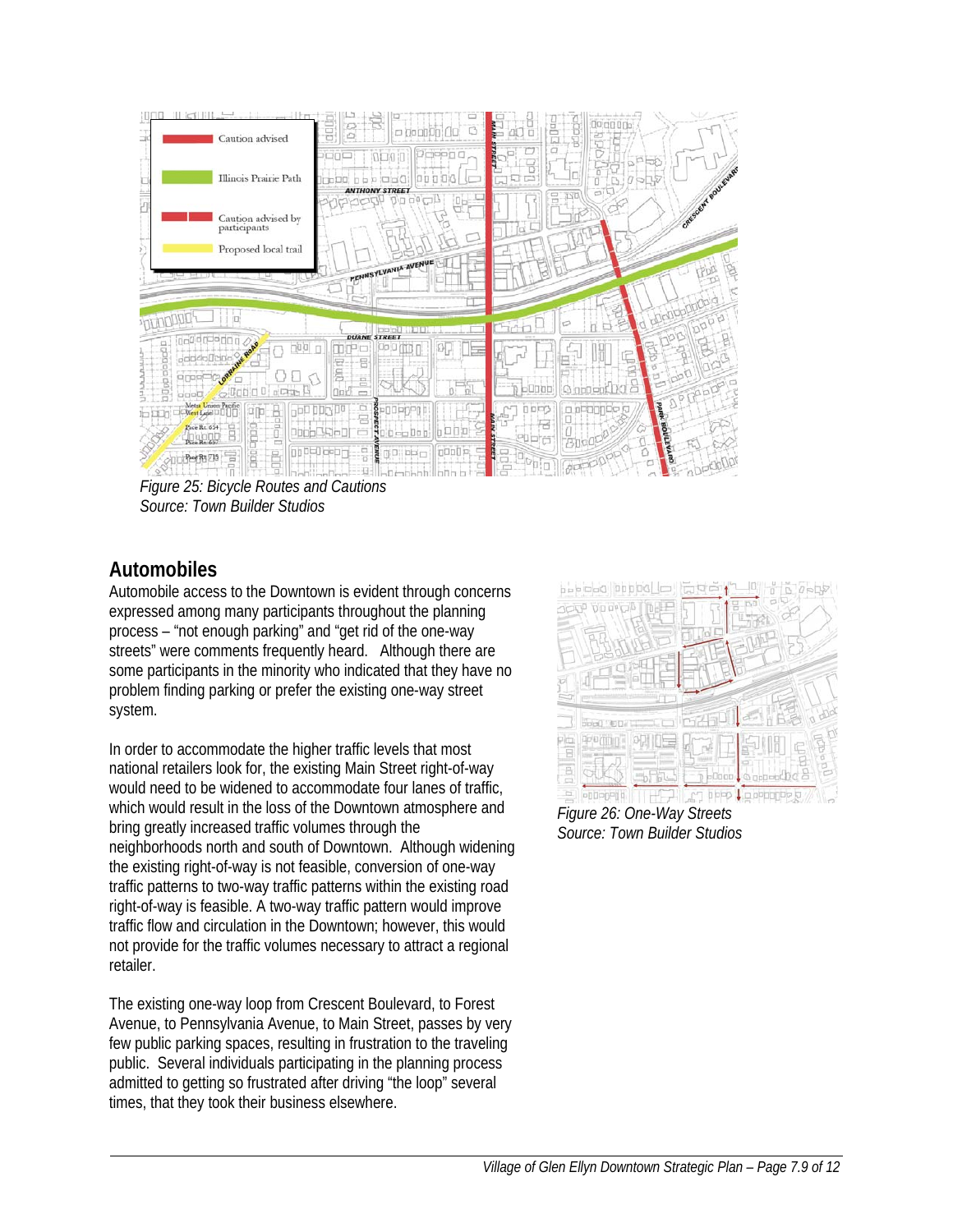# **Parking Analysis**

Transit-Oriented Developments (TODs) – of which Downtown Glen Ellyn is an example – are about people, not cars; therefore, people must be the top priority in any development design. However, in modern American society, the need for personal automobiles cannot be ignored, and must be accommodated.

Parking should be shared whenever and wherever possible. The most straightforward example of shared parking is utilizing daytime office parking for evening restaurant and entertainment parking. Rules of Thumb for parking in TODs include the following5:

- Retail: 0-3 spaces/1,000 SF
- - Office: 1 space/1,000 SF
	- Residential: 1 space/dwelling unit
	- Mixed-Use Environment: 50% shared spaces (minimum)

Since Downtown Glen Ellyn was established before the invention of the automobile, most of the properties are small in size and shallow in depth, and the historic buildings on these properties cover most – if not all – of their respective parcels, leaving little or no opportunity for on-site parking.

### **Parking Access**

Another issue to consider in evaluating the availability of parking in the Downtown area is how easy or difficult the various parking lots are for drivers to access. Since there are a lot of one-way streets in the Downtown area, a driver needs to become somewhat familiar with the traffic flow before he/she will know how to access each parking lot. The one-way loop along Crescent Boulevard, Forest Avenue, Pennsylvania Avenue, and Main Street leads drivers past more private parking spaces than public parking spaces.

### **Parking Supply**

The "parking supply" is the number of parking spaces available for use within the Downtown. It is important to have a "cushion" of extra spaces in the supply to account for operating fluctuations, vehicle maneuvers, improperly parked vehicles, snow cover, and minor construction, etc. A parking system operates at optimum efficiency at somewhat less than its actual capacity. It is unrealistic to expect a driver to find the last available parking space in a system without significant frustration and the resulting perception and reality that parking is inadequate.

The overall study zone provides approximately 3,030 spaces for the Downtown area. Of these spaces, 1,151 are available in "public", off-street parking lots that serve Metra commuters, customers of Downtown businesses and Downtown employees. Some of these lots require permits for parking or include meters for collecting revenue. Of the 1,151 off-street "public" spaces, 508 spaces are available all day to customers and the general public (metered, a daily fee, or free). Approximately half (247 of 508 spaces) of the all-day public parking spaces are located on the periphery of the Downtown in the Duane/Lorraine Lot, west of the Public Library, in a location that is not convenient to Downtown shopping. An added disincentive to park at the Duane/Lorraine Lot is a daily parking fee. Some free parking is available in more convenient locations within the core Downtown area.

In addition, there are approximately 414 on-street public parking spaces in the study zone. These spaces are reserved for customer parking only, and most have a three-hour time limit.

There are approximately 1,465 spaces located in various "private" business parking lots that serve individual businesses. These lots do not require permits and do not charge fees, but they are intended to be reserved for customer and employee parking of the businesses that they serve.

 $\overline{a}$ 5 Source: *Transit-Oriented Development Design* Training Session. AICP Planners Training Service, Chicago, Illinois, June 6- 7, 2008.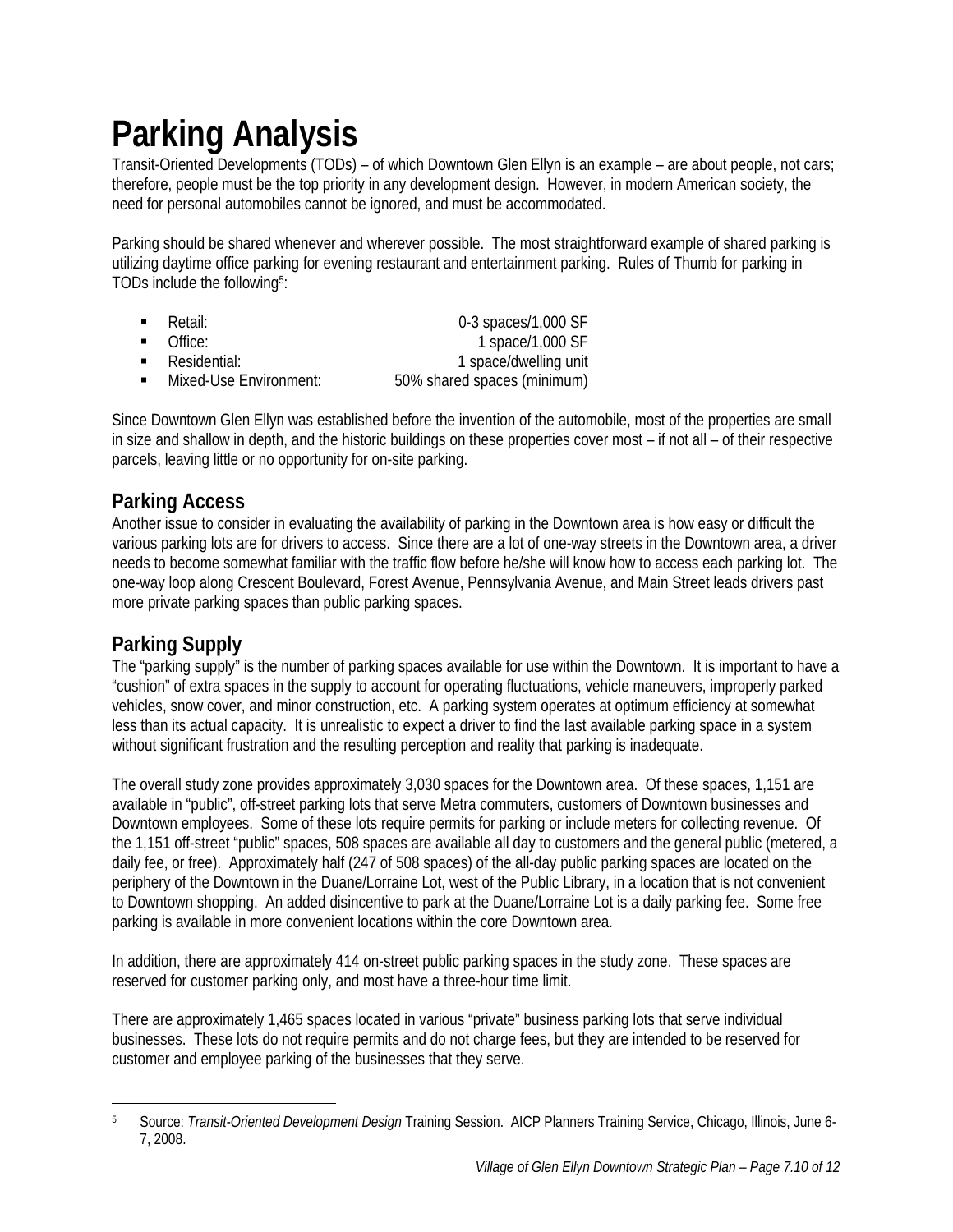| 8<br>331            | Public Shopper Parking          | 508 spaces   |
|---------------------|---------------------------------|--------------|
| 359                 | <b>Public Permit Parking</b>    | 643 spaces   |
|                     | <b>Public On-Street Parking</b> | 414 spaces   |
| 213                 | Private Parking                 | 1,465 spaces |
| <b>396</b><br>1,005 | <b>Total Downtown Parking</b>   | 3,030 spaces |

*Figure 27: Downtown Parking Supply6 Source: Town Builder Studios and Walker Parking Consultants* 

**893 736**

 $\overline{a}$ 6 "Public Shopper Parking" includes the parking supply available in the Duane/Lorraine Lot and the Civic Center Lot. "Public Permit Parking" includes commuter and leased spaces. Note: Vacant commuter parking spaces are available to the general public in the Train A, B, C, and D Lots after 11:00 a.m., and the Park/Montclair Lot after 2:00 p.m.